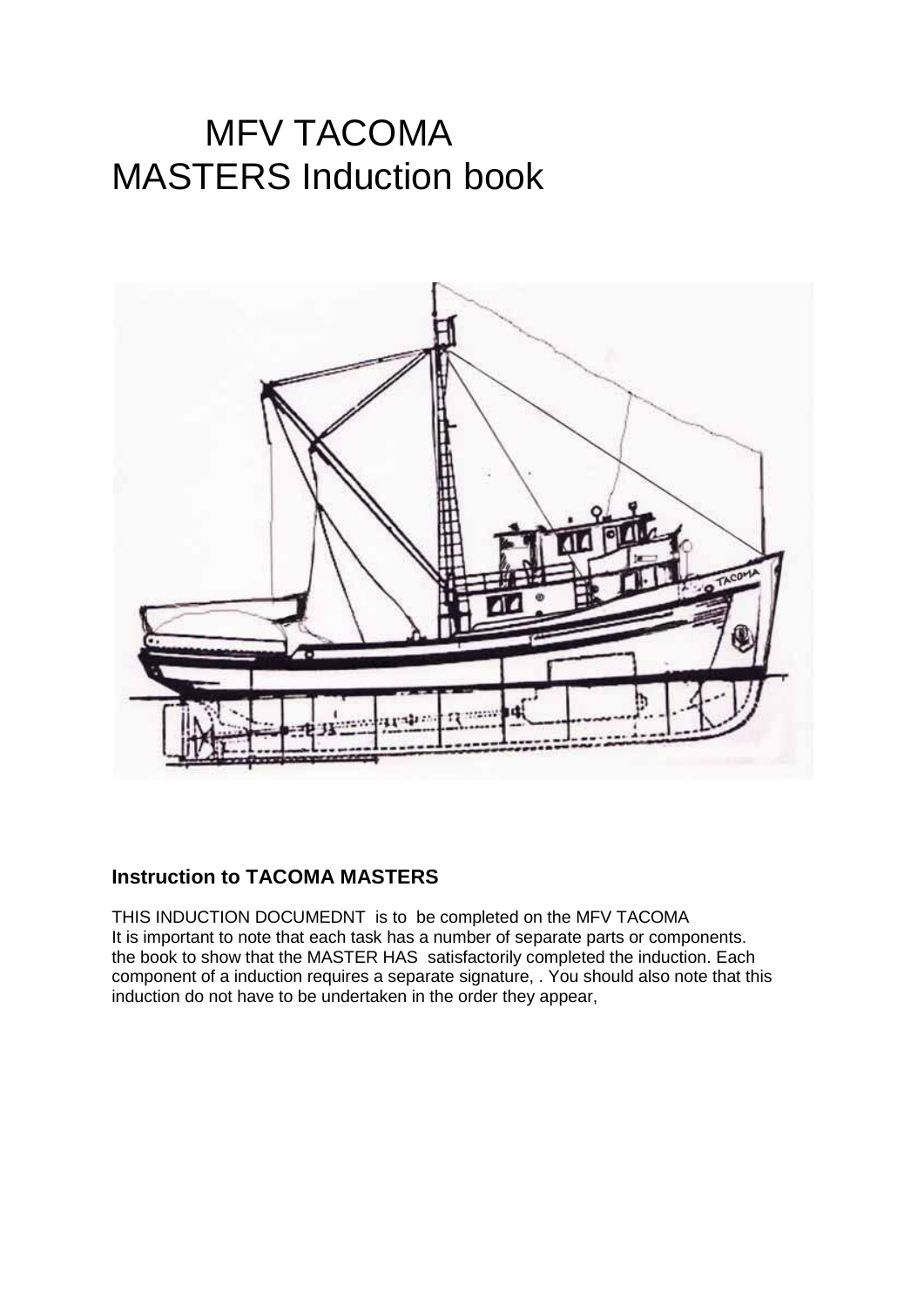## **1 — Radio operations Aim**

The aim of this induction is to demonstrate experience in transmitting and receiving information by marine

radio. Specifically to communicate by radio with another vessel or coast radio station using correct procedures, frequencies, and appropriate messages; use a radio to obtain weather forecasts; and to understand how to seek assistance, including urgent medical advice while at sea.

#### **Vessel Signature & Date Identify radio equipment**

1. the radio equipment onboard Tacoma:



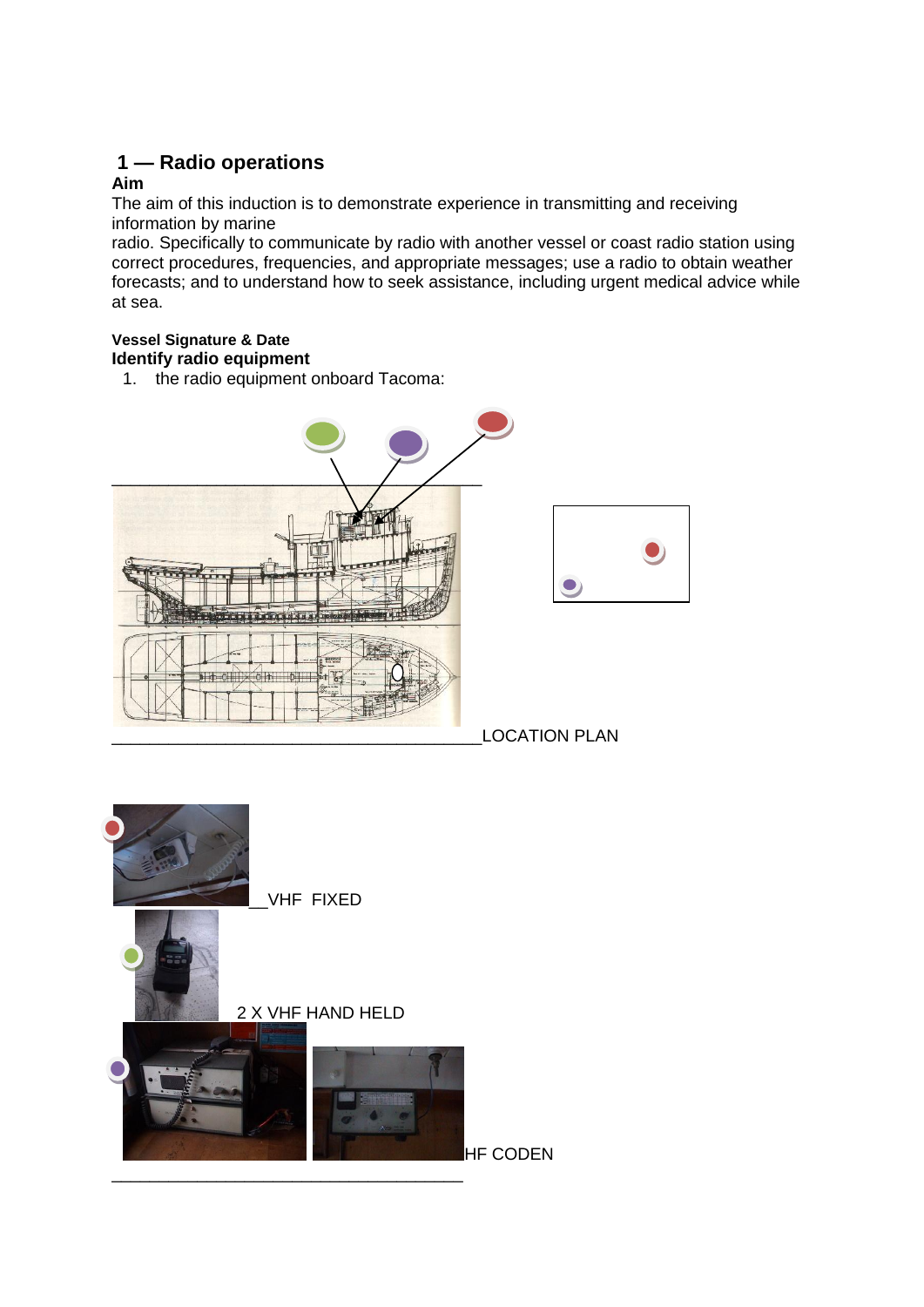#### GPS ECHO SOUNDER

\_\_\_\_\_\_\_\_\_\_\_\_\_\_\_\_\_\_\_\_\_\_\_\_\_\_\_\_\_\_\_\_\_\_\_\_\_\_\_ 2. the main working frequencies or channels for each radio:

#### **Radio controls**

3. Identify and select the controls for each of the onboard radio sets and explain what each control does.

#### **Making distress calls**

4. Demonstrate how to select the distress, urgency and safety frequencies or channels for each of the radios onboard. List these frequencies.





5. Demonstrate (not to be transmitted) the ability to make a distress, urgency or safety call. MAY DAY PAN PAN

#### **Operate a marine radio**

6. Obtain weather forecasts from the radio for your area using as many different services, sources or frequencies as are available.

7. Operate each of the marine radios onboard to transmit and receive routine messages between other vessels and shore.

## **Undertaking basic maintenance**

8. Perform basic maintenance checks on batteries and power supplies.

9. Identify and replace fuses.

10. Identify main parts of aerial and earth system and check cables and connections are secured and protected properly.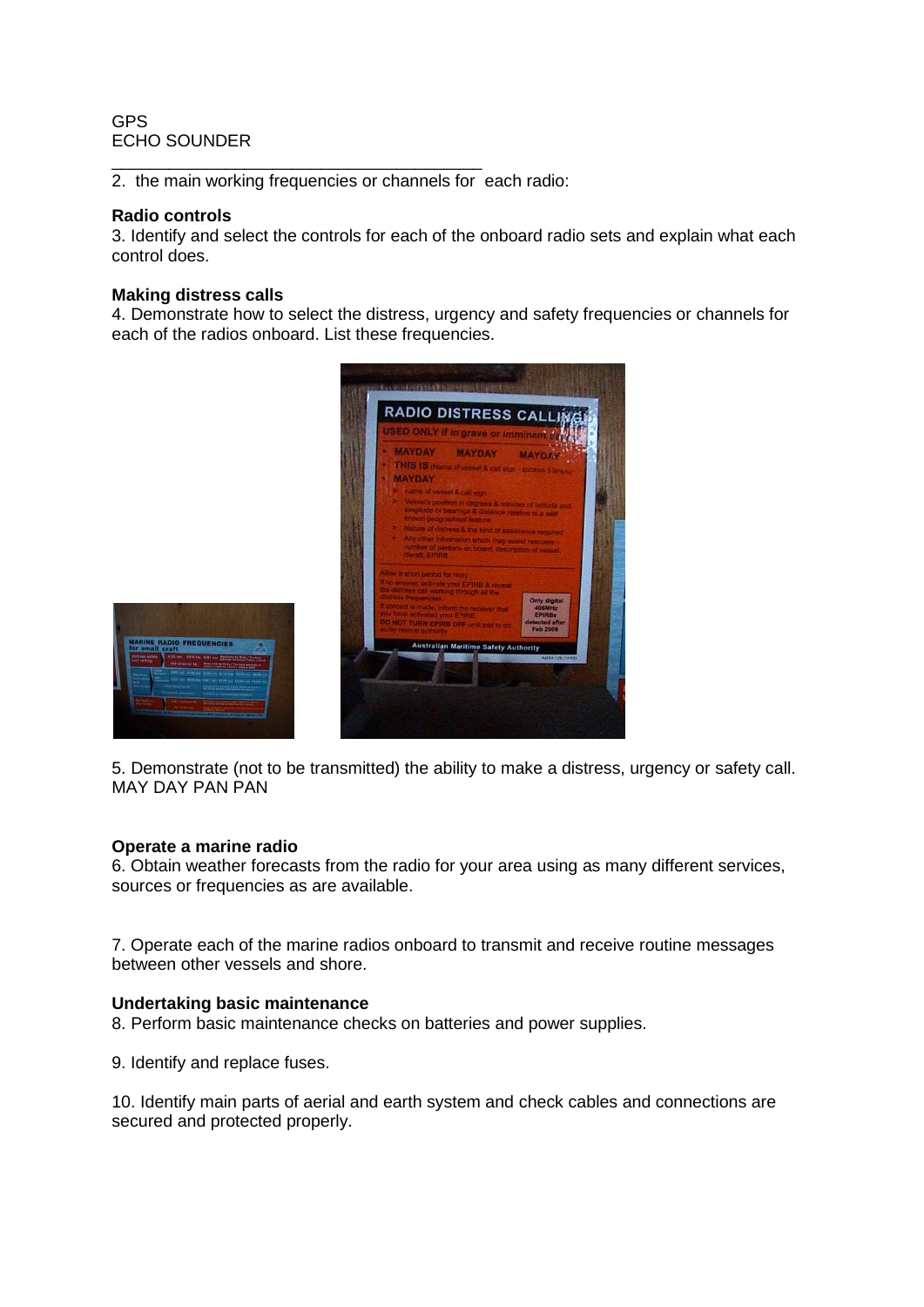## **2 — Safe working practices**

## **Aim**

To become aware of safety issues onboard TACOMA and with ways

of minimising the risks inherent in working onboard TACOMA and her three vessels.

## **Special instructions**

Discuss the following list of onboard activities with Master and / or Engine Driver onboard TACOMA . In particular the danger and risks inherent in these activities; the

correct way to undertake each activity, and how emergency or dangerous situations should be handled.

## **Berthing the vessel**

- 1. how you would safely:
- a) Pay out and retrieve anchor chain and rope in adverse winds and/or current.
- b) Handle and secure mooring lines during berthing and un-berthing.
- c) Haul in/ease out a line that is under tension.

## **Entering confined spaces**

2. how you would safely:

a) Enter machinery space with main engines running.

b) Enter a compartment or tank (i.e. confined space) that has been sealed up for a lengthy period. List the precautions you would take:

## **Handling dangerous chemicals**

3. how you would safely handle chemicals (cleaning products or paint) below decks where ventilation was inadequate.

## **Operating equipment and machinery**

4. how you would safely:

a) Operate the lifting boom to lift and swing a heavy load. SEE STABLITY BOOK

b) Retrieve fishing gear under tension .

## **Working on the deck**

5. how you would safely:

a) Work on deck / move around inside the vessel in heavy weather.

b) Lash and secure a heavy movable item on a vessel rolling in a seaway.

## **Working with other persons**

6. how you would safely:

a) Supervise passengers and other crewmembers and keep them safe.

b) Control a passenger / crewman who is posing a threat to themselves or others onboard during a voyage. (Simulation or drill)

7. appropriate clothing onboard for an emergency situation or drill.

## **3 — Fire safety**

## **Aim**

To become familiar with aspects of fire safety onboard the vessel including fire readiness, minimising the risk of fires, fire protection systems and fighting and extinguishing fires.

## **Familiarisation with fire systems**

1. Identify the different types of fire extinguishers onboard TASCOMA and discuss their uses (i.e.: stored

pressure water, foam type, CO2, dry chemical powder).

2. Demonstrate how you would check the fire extinguishers to make sure they are in good order and ready for use.

3. TACOMA has a fire detection system SMOKE ALARMS

- a) what causes the detector system to activate the alarm smoke,
- b) how you can check whether the detector is working; and
- c) whether you can hear the alarm in all parts of the vessel.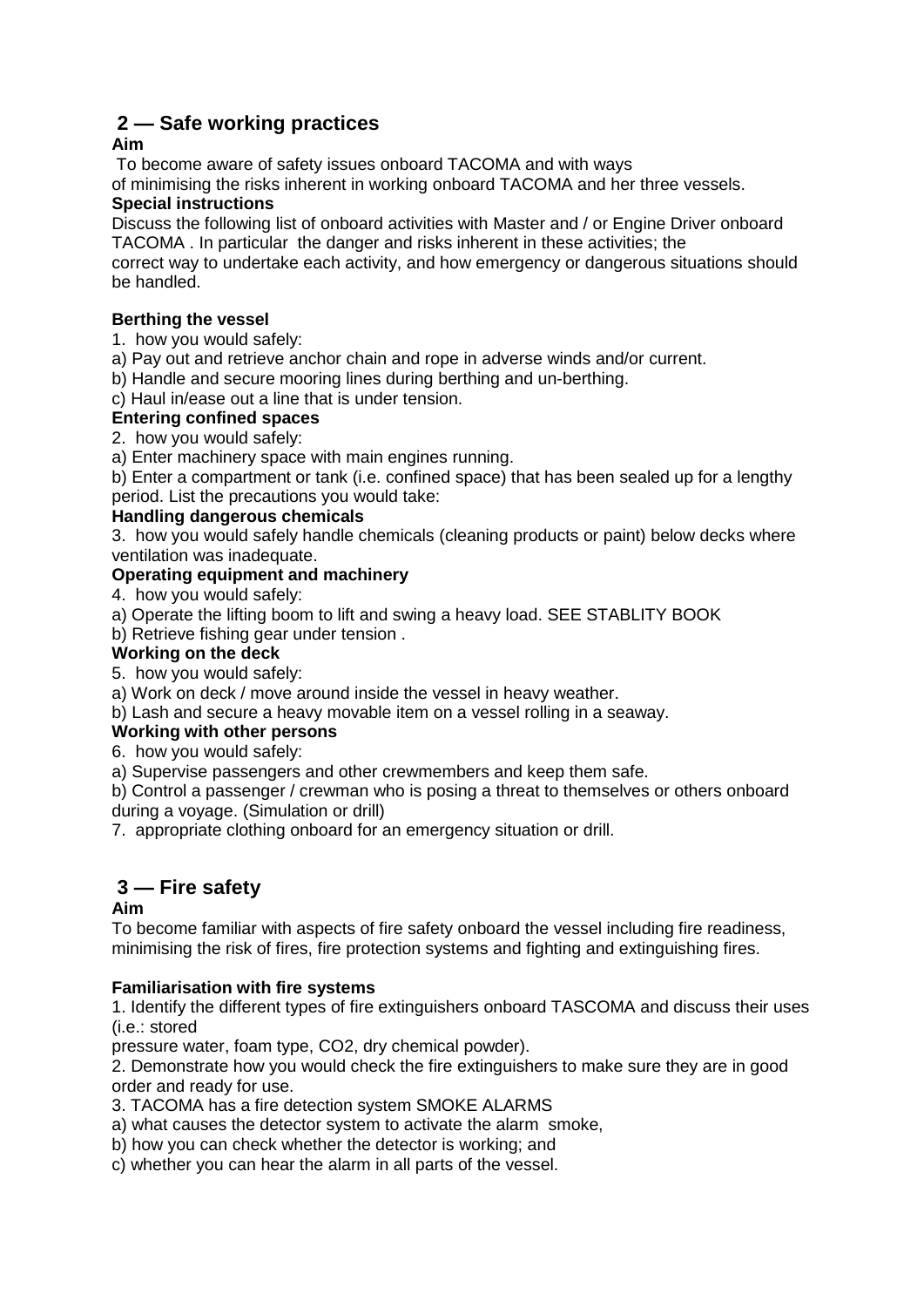

## **Minimising the risk of fire**

4. Participate in inspecting the vessel for fire hazards and in minimising the risk of ignition. 5. Explain the preferred methods and locations for storing flammable materials onboard (i.e. petrol, bulk cleaning chemicals, paint).

6. Explain how you would minimise the risk of fire while repairs involving heat (eg welding) are being done onboard. Consider preparation for welding as well as safety after the welding has been completed.

## **Participating in a fire drill**

7. Participate in a fire drill simulating a fire in the:

- a) Galley
- b) Accommodation space
- c) Machinery space

d) Fish hold

8. Where applicable to the vessel's operations, manage passengers in a fire emergency drill.

9. Wear appropriate clothing for a fire during the emergency drill.

10. Use the vessel pumping system to charge up a hose that could be used for fire fighting and boundary cooling.

## **Fire planning**

11. the fire plan for each of the following compartments onboard the vessel:

a) Accommodation spaces and cabin area.

b) Galley.

c) Machinery space / engine room.

d) Store space.

12. In discussing the fire plan consideration should be given to each of the following items:

a) The most likely type of fire for each area (i.e.fuel, paper, oil, etc).

- b) The most likely way fires would be detected.
- c) The immediate "first response" to the fire.

d) The best type of equipment onboard to deal with the fire.

e) How to control ventilation to the compartment, or how you would starve the fire of oxygen. f) The major problems that would arise from such a fire (i.e.: smoke, fumes, heat, loss of

power, explosion, loss of vessel, etc).

g) How to contain/limit the spread of fire.

h) How to tell if a fire was out and how and when you would go about re-entry to the compartment.

i) What to do in the event that the fire was out of control.

j) What are the responsibilities of each crewmember, and passenger control procedures?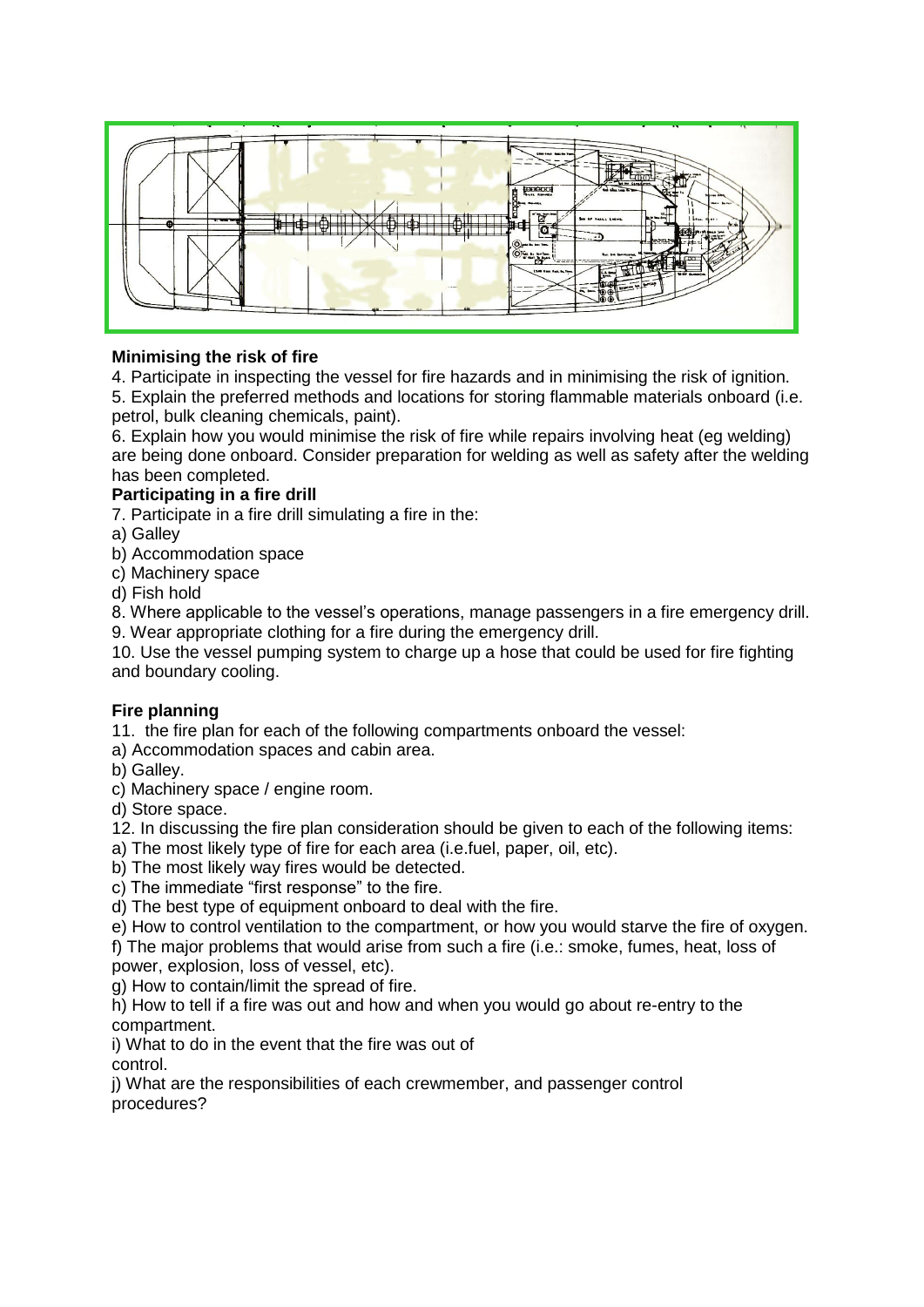## **4 — First aid**

**Aim**

To become familiar with first aid facilities, equipment and protocols onboard the vessel.

## **Vessel Signature & Date**

## **Familiarisation with first aid facilities and**

## **equipment**

1. Identify the location of onboard first aid facilities and equipment.

- 2. Identify the designated first aid officer.
- 3. Check the contents of the first aid kit and ensure that the contents are—
- a) in good condition;
- b) in date; and

c) that the items and quantity match with the list of equipment to be carried onboard the vessel.

## **First aid revision**

4. hold a current first aid qualification review the first aid kit and discuss how you would treat the following onboard injuries:

a) Fracture

b) Fishing hook injury

- c) Cuts and abrasions
- d) Amputations

e) Fall and crush injuries

f) Electric shock

g) Near drowning

h) Heart attack

5. Consideration should be given to how you would seek help for such accidents, given the following

issues:

a) Area of operation

b) Availability of other vessels

c) Time to reach port

d) Available rescue services. Comments about completion of these tasks can be added here:

## **5 — Survival**

## **Aim**

To become familiar with the location, deployment, use and care of all items of lifesaving equipment onboard the vessel.

## **Vessel Signature & Date**

## **LifeJackets**

1. Locate where the lifejackets are stored and check to see if there are sufficient for your vessel survey.

2. Check the condition of the lifejackets.

3. Correctly put on and wear a lifejacket, and demonstrate how to enter the water wearing a lifejacket, and the use of the whistle and light (if fitted).

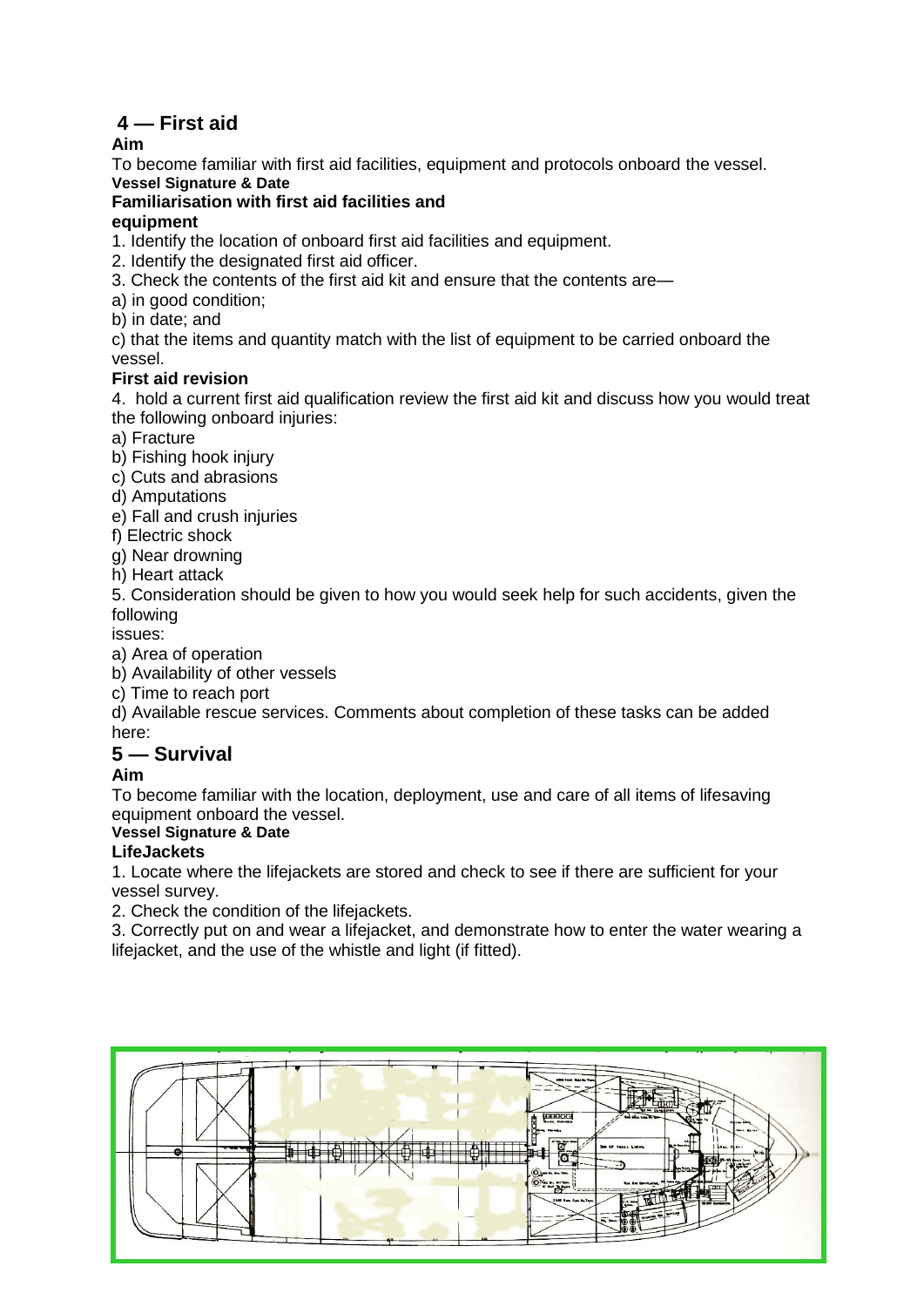7. Locate the following lifesaving equipment:

a) Pyrotechnics (hand-held flares, parachute flares and smoke floats).

b) EPIRBs.

8. Explain when each would be used and precautions necessary to prevent accidental or inappropriate use.

## **Abandon ship**

9 Find out for your vessel and area of operation, how long it would take for help to arrive. **Person overboard**

11. Discuss the person overboard procedure for your

vessel with the other crew and participate in a person overboard drill.

Comments about completion of these tasks can be added here:

## **6 — Effective human relationships onboard a vessel**

## **Aim**

To observe the standards of work and behaviour expected onboard a commercial vessel, and to effectively operate as a member of the crew by practising effective communication, co-operation and teamwork, and by displaying respect for other crewmembers.

## **Vessel Signature & Date**

## **Observing occupational health and safety**

1. Co-operate with senior personnel and other crewmembers in implementing safe work practices and complying with responsibilities under OH&S legislation.

2. Learn and observe the rules regarding onboard:

a) Smoking — identify where,

b) Drugs and alcohol — explain the safety issues that may occur from working or being onboard a vessel while under the influence of drugs and/or alcohol – consider the issues to yourself and other crew members.

4. Understand and follow orders given, seeking clarification as necessary.

## **Emergency training**

5. Explain allocation of duties in an emergency.

6. Participate in emergency training drills onboard.

## **Watchkeeping**

7. Where applicable perform watch keeping duties as required, being on time and fully fit for duty.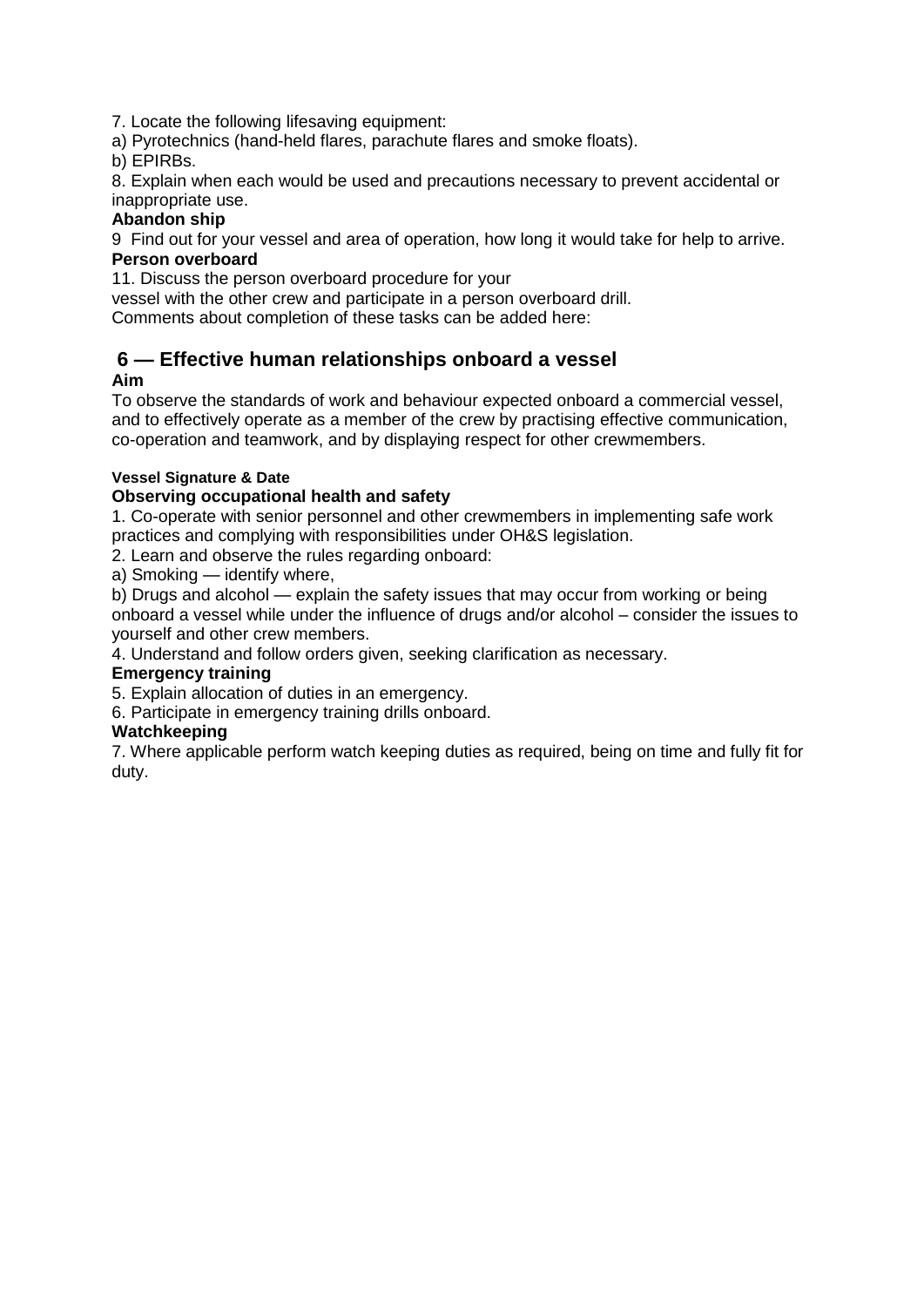## **Deck 1 — Vessel design and construction**

## **Aim**

To become familiar with the principal structural components of TACOMA by conducting inspections of accessible parts of the vessel, reviewing

drawings, identifying compartments or spaces in the vessel and understanding their purpose.



## **WARNING**

It is critical that any spaces that are defined as "confined spaces" by occupational health and safety legislation are identified and the dangers associated with them appreciated. **Vessel Signature & Date**

## **Vessel plans and structure**

1. Look at the naval architect's drawings and plans of the vessel and identify all the main structural components, compartments and divisions.

2. Locate and describe the function of the following common structural components of the vessel:

- a) Keel
- b) Frames longitudinal and transverse
- c) Stringers/Gussets
- d) Bearers/Load supports

## **Watertight bulkheads**

2. Inspect all watertight bulkheads and decks that limit the spreading of flooding between compartments and check that the compartments remain watertight.

## **Watertight integrity**

- 3. Locate and describe how the watertight integrity of the vessel is maintained at:
- a) Propeller shaft and stern glands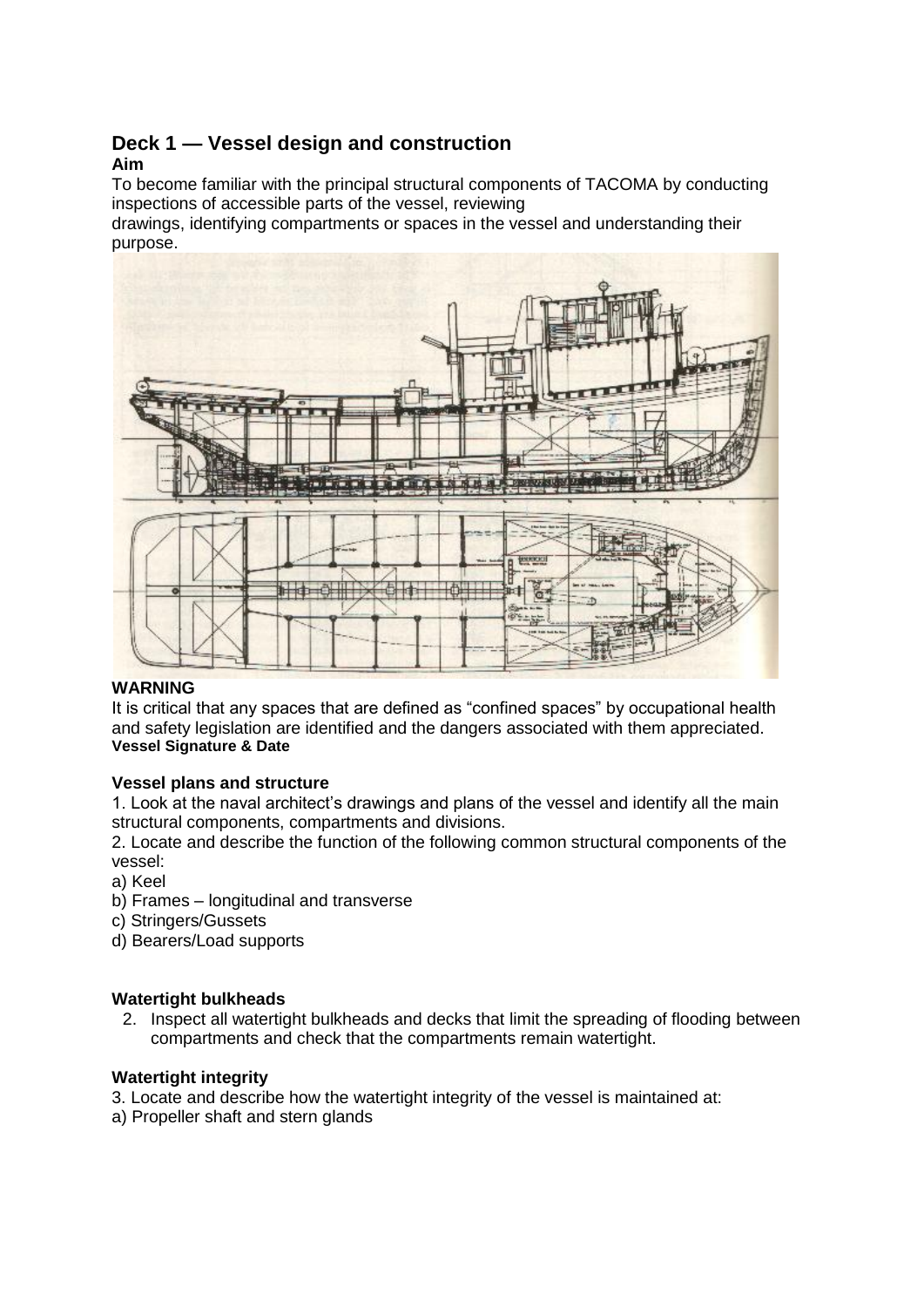

## **Confined spaces**

5. Identify any 'confined spaces' onboard your vessel, in particular those which have been closed up for a while.

6. Demonstrate that you understand the dangers of working in confined spaces and precautions and procedures for entering and working in them.

7. Review and list the safety procedures for entering a confined space.

## **Deck 2 — Pumping systems**

## **Aim**

To become familiar with the operation and maintenance of the vessels onboard pumping systems including fuel, fresh water, ballast water, sewage, grey water, bilge and fire. **Vessel Signature & Date**

## **Identify tanks and piping arrangements**



3. Clear suction strainers in vessel.

4. Operate pumps and valves .

5. Operate pumps and valves to provide fire fighting/deck water.

## **Tanks – general**

6. Sound and determine the contents of any tank or space.

## **Fresh water tanks**

7. Fill fresh water tanks, avoiding contamination of drinking water.

## **Bilge**

8. Keep bilges clean and dry. Identify sources of any leakages and dispose of contaminated bilge liquids without polluting the environment.

9. Ensure prevention of automatic pumping of contaminated bilges overboard.

10. Operate emergency bilge pumping system.

11. Identify local harbour instructions for pumping bilges.

## **Bilge alarms**

12. Locate bilge alarm sensors and position of alarms and controls.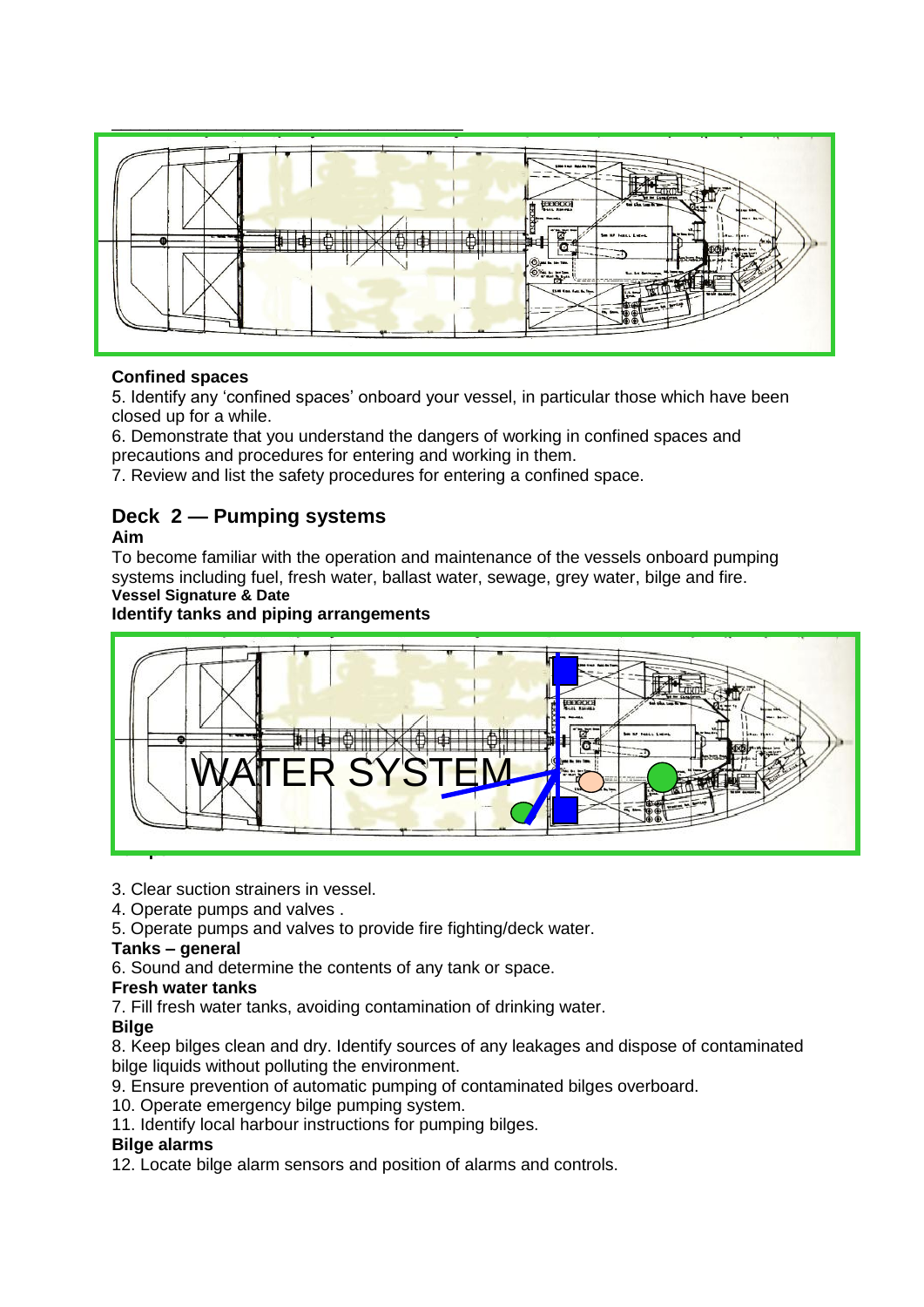

13. Carry out the correct reaction to a bilge alarm.

## **Preparation for pumping**

14. List the preparations for any pumping including the measures/systems for:

a) Minimising overflows of oil or other contaminants entering the harbour.

b) Keeping suction points clear of blockages.

c) Preventing accidental cross connection of systems.

d) Monitoring tank and bilge levels and

communicating levels and instructions to

control position during pumping.

e) Measures for ensuring bilges are not contaminated with oil and pollutants.

## **Deck 3 — Operate and maintain deck machinery Aim**

To become familiar with the operation and maintenance of deck machinery on a TACOMA

#### **Vessel Signature & Date Inspect the deck machinery**

1. List items of deck machinery.

a) Winches

b) Derricks (booms).

1. identify the safety features, safety guards, any alarms and the function of each control.



## **Manufacturer's instructions**

2. List the maintenance required for each unit in your exercise book.

## **Warning signs**

3. Confirm all warning signs, safety notices, guards, protective devices, deck warning lines and cut off switches required are in place and are serviceable.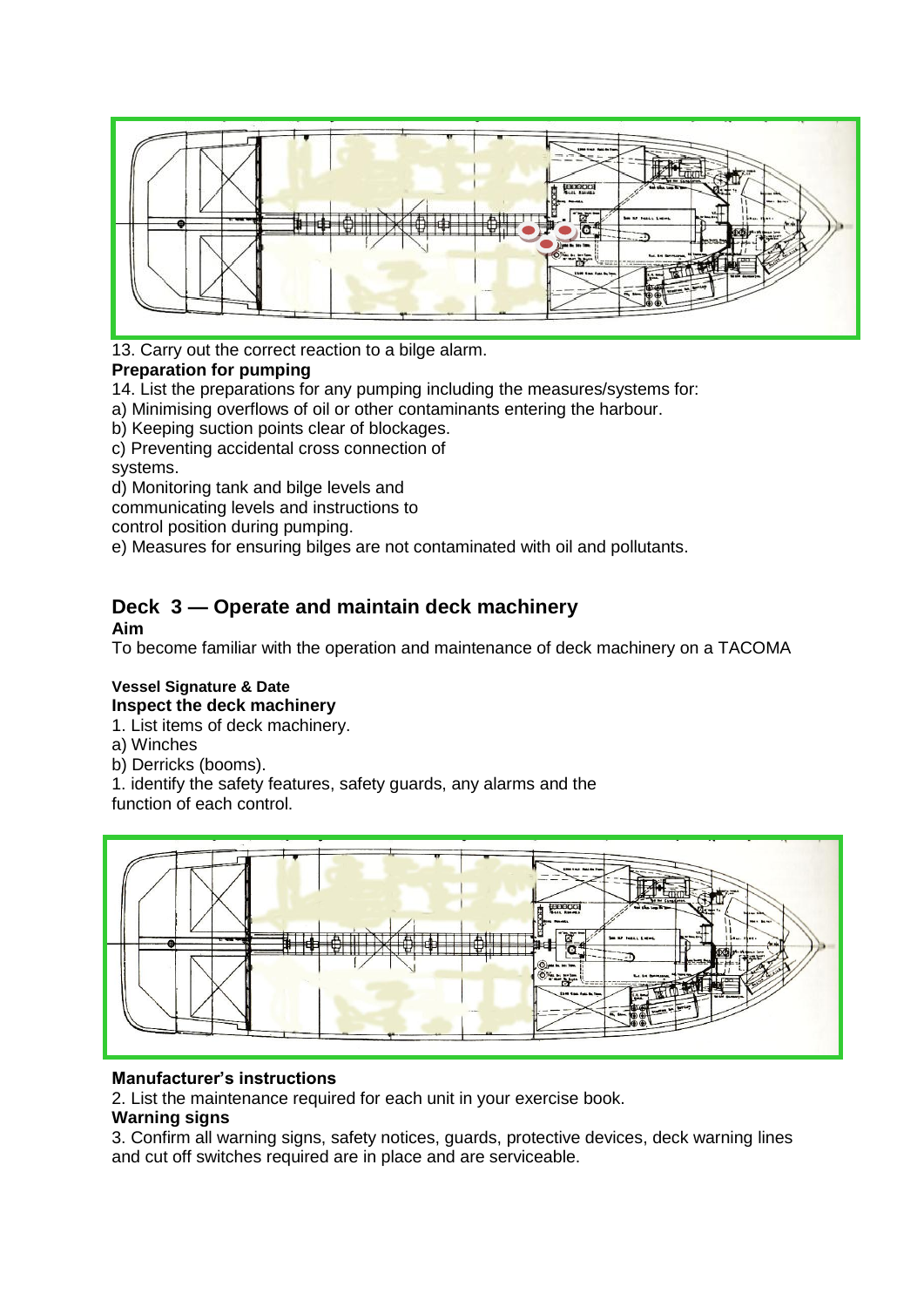## **Operate the equipment**

4. Demonstrate your ability to use all the equipment safely, identifying limitations or safety issues, and include any signals, commands or communications used onboard to control operations.

Stop etc

## **Maintenance of equipment**

8. List any special tools, skills and safety precautions required for maintenance of deck machinery items.

9. Carry out all daily user checks and user level maintenance required on the systems.

10. Assist the Master/Engineer/external tradesman with identifying, organising and carrying out higher level maintenance.

#### **Deck 4 — Operate steering gear arrangements Aim**

To become familiar with testing, operation and maintenance of steering gear, and emergency steering arrangements.

## **Vessel Signature & Date**



## **Familiarisation**

1. Read the handbook on the steering system and the autopilot.

2. Demonstrate knowledge of all the functions and controls of the autopilot and the steering system.

## **Autopilot**

3. Demonstrate switching safely to and from an autopilot.

4. Demonstrate how to safely alter course when on autopilot.

## **Steering**

5. Demonstrate competency at changing over from alternative steering position to normal position (i.e. wheelhouse to flybridge).

6. Operate the steering system in normal mode.

7. Operate the steering system in alternative mode.

## **Emergency steering**

8. Demonstrate changing over steering from normal

to alternative and emergency system.

9. Rig emergency steering.

10. Practise steering in all alternative and emergency modes.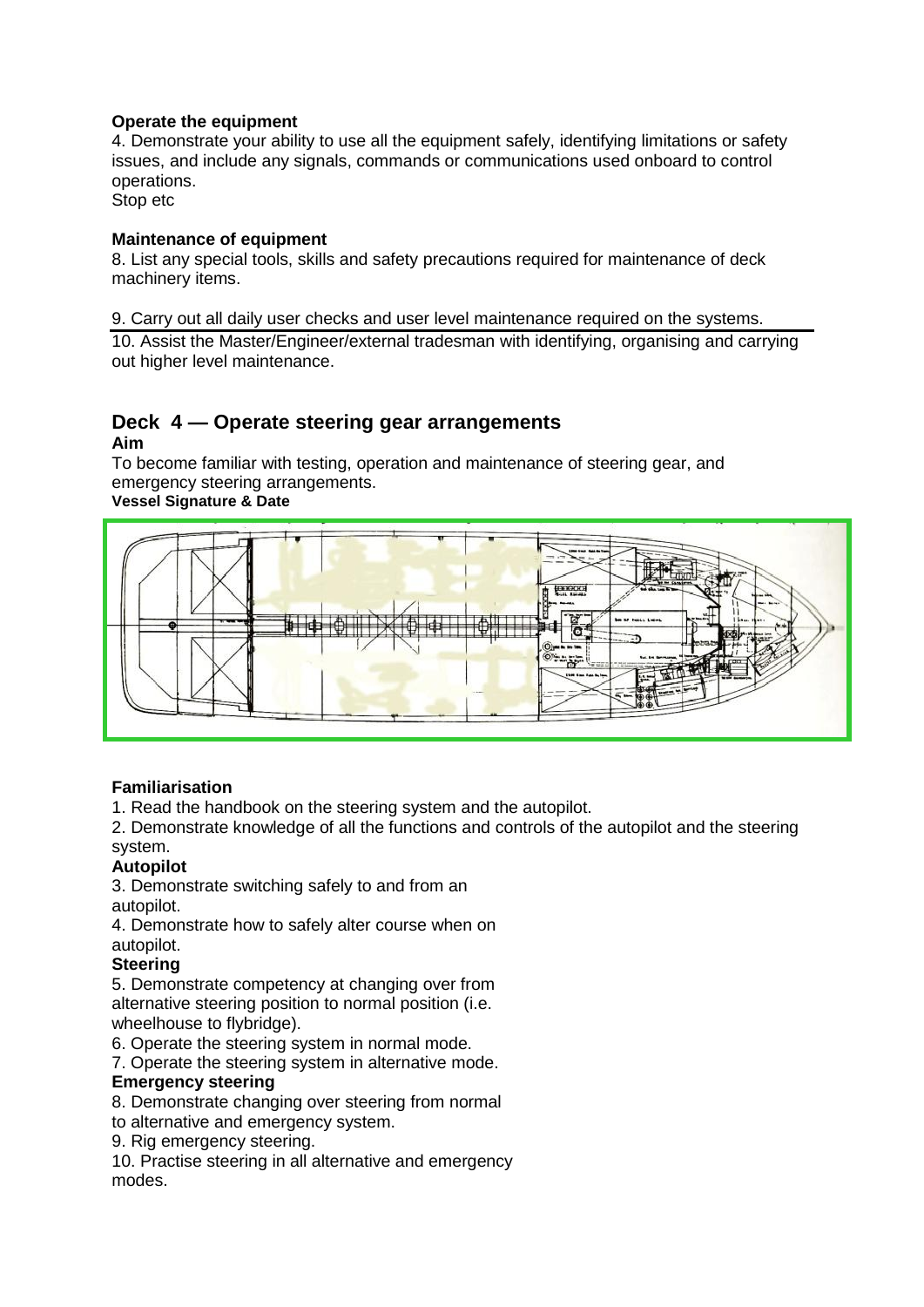## **Maintenance**

11. Conduct all user checks and maintenance on the steering system.

## **Deck 5 — Manage hull deterioration**

## **Aim**

To become familiar with correctly identifying deterioration of the hull and deck fittings, and planning the maintenance of the deterioration. **Vessel Signature & Date**

## **Identify deterioration**

1. Inspect vessel and machinery on a regular basis and identify deterioration in the hull, machinery and deck fittings.

## **Maintenance**

- 2. Carry out general day-to-day cleaning and housekeeping and maintenance as required.
- 3. Use chemicals safely in accordance with instructions and their hazchem card.
- 4. Conduct maintenance on the following:

a) GRP sections

- b) Steel sections (stainless and mild steel)
- c) Aluminium sections fittings
- d) Timber (varnish/paint)
- e) Timber (structural)
- f) Watertight doors and hatches including port holes
- g) Wire rope
- h) Winches
- i) Gangways

## **Safety**

- 6. State and understand the dangers in working:
- a) With chemicals, paints, varnishes, glues, etc.
- b) At heights.
- c) Close to machinery.
- d) Over the side.
- e) With materials and tools.

## **Painting**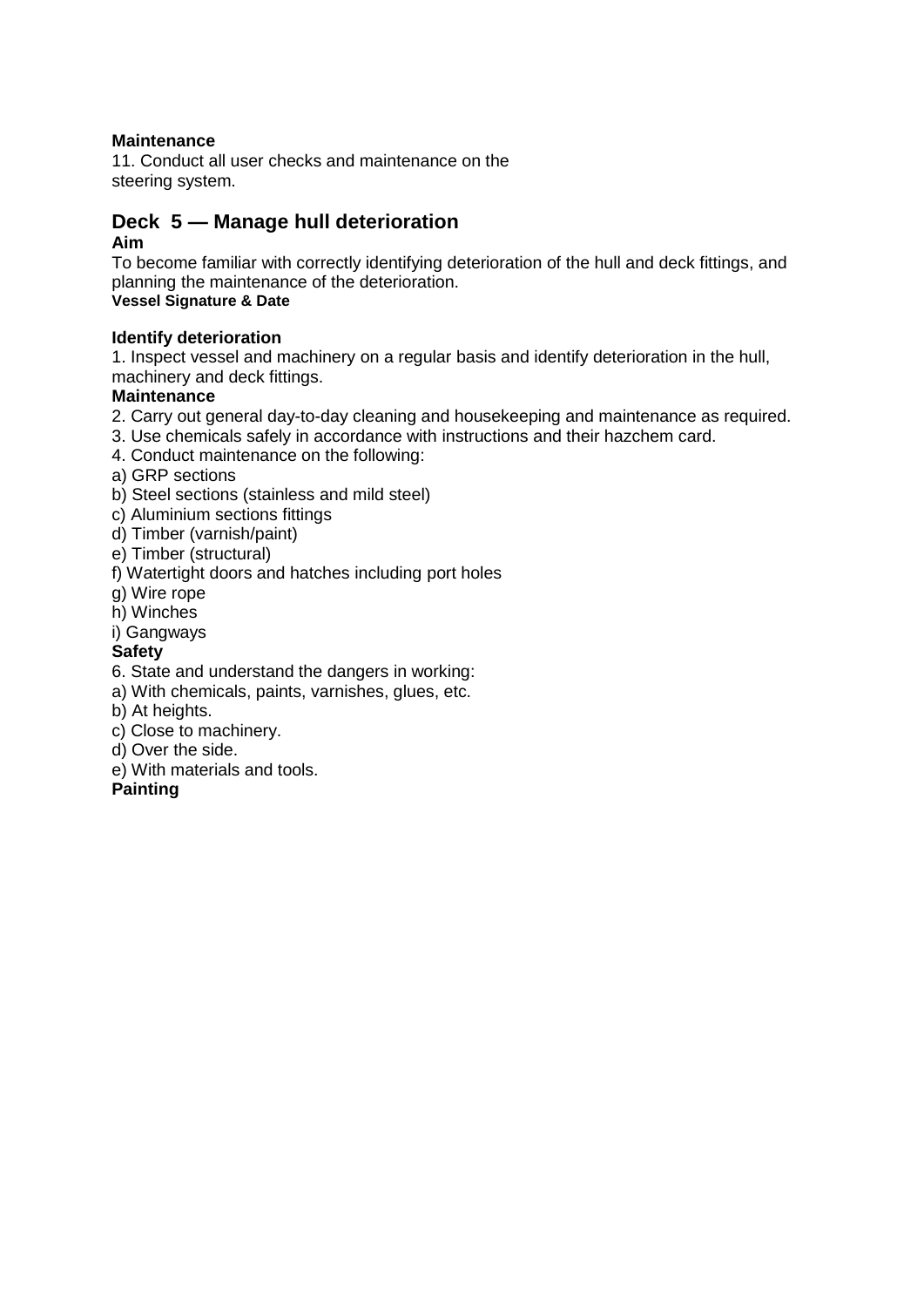## **Deck 6 — Slip a vessel**

**Aim**

To become familiar with the tasks required to be undertaken while a vessel is slipped. **Vessel Signature & Date**



## **Prepare the vessel for slipping**

1. Participate in and observe the removal of the vessel from the water and assist as directed. 2. List the procedures for preparing a vessel for removal from the water.

#### \_\_\_\_\_\_\_\_\_\_\_\_\_\_\_\_\_\_\_\_\_\_\_\_\_\_\_\_\_\_\_\_\_\_\_\_\_\_\_\_\_ **Safety precautions**

3. Identify and perform all safety precautions (ship and personnel) when working in, around and under the vessel while it is slipped – including safe access.

#### **Identify deficiencies**

4. Inspect the hull and underwater fittings and identify

- work that will be required on:
- a) Hull
- b) Rudder
- c) Propellers
- d) Intakes and overboard discharges
- e) Electrolysis and corrosion control (i.e. sacrificial anodes)
- f) Transducers.

## **Hull cleaning**

5. Assist with hull cleaning, identification of deterioration and procedures to repair the hull prior to repainting.

## **Pollution prevention**

6. Explain precautions to prevent pollution of waters when working on vessel on a slipway.

7. Describe the sequence for maintaining and participate in the anti-fouling of the vessel.

## **Watertight seals**

- 8. Maintain the watertight seal normally required for the:
- a) Rudder
- b) Propellers and Shaft
- c) Intakes and overboard discharges

d) Electrolysis and corrosion control (i.e. sacrificial anodes)

e) Transducers

## **Return the vessel to the water**

9. Assist with preparations for the return of the vessel to the water including undertaking checks to see if it is ready. List the items checked: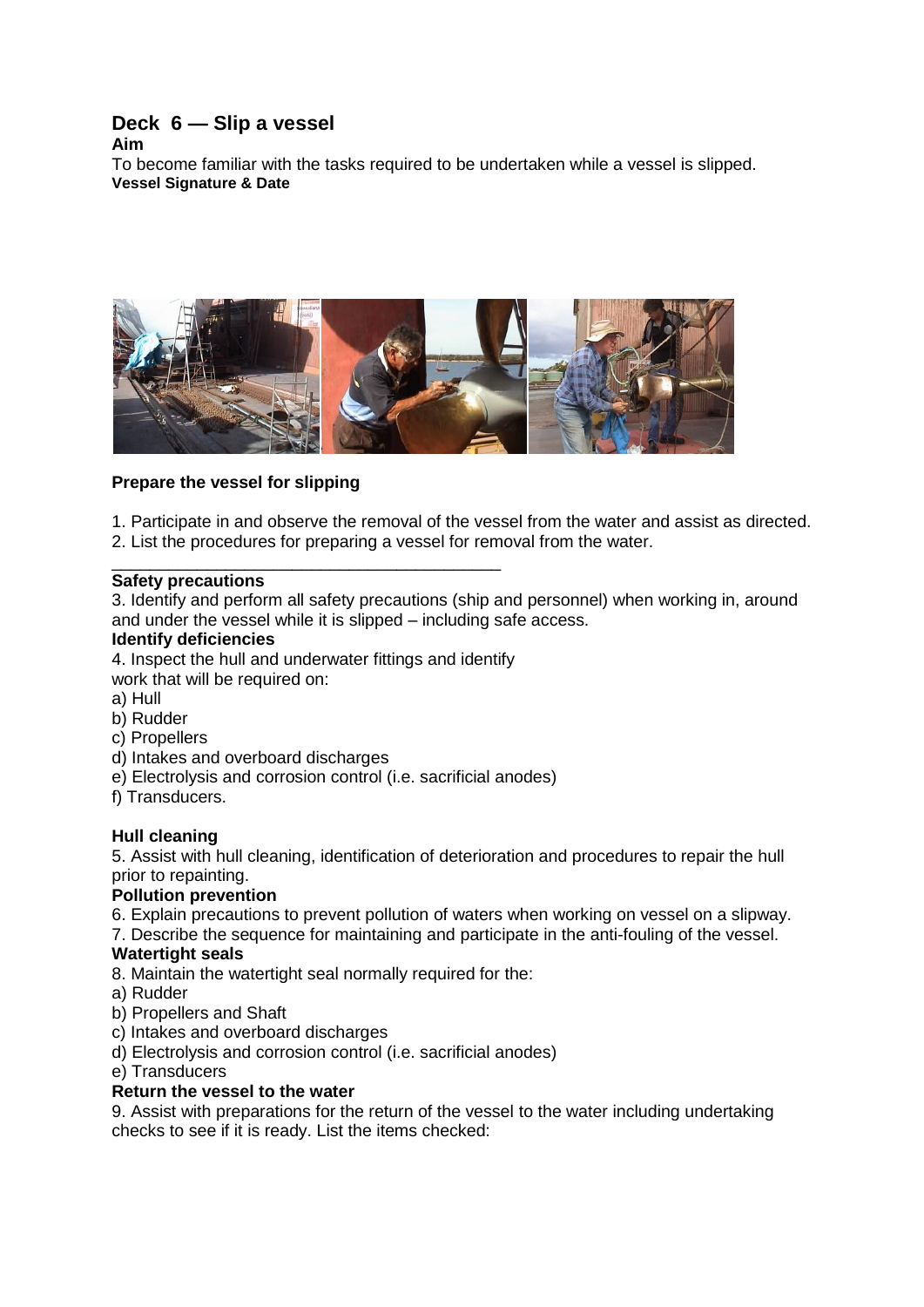## **Deck 7 — Maintain the stability of TACOMA**

To develop a practical understanding of vessel stability and how to maintain it, including correctly identifying warning signs. REFRER TO TACOMA STABLITY NOTES

## **Vessel Signature & Date**

## **Stability information**

1. Read the vessel's stability book. Check the layout of the book and read any special instructions/limits applicable to the operations of the vessel. Use the book to find the position of the centres of gravity and buoyancy for various sample load conditions.

2. Identify any limits for loading the vessel.

3. Read draught marks, determine trim of vessel and use stability book to estimate the vessel's displacement from the draughts.

4. Use the stability book to determine which compartments have a high risk of free surface effect and how it reduces KG of the vessel.

## **Hydrostatic tables**

5. Look at the hydrostatic tables section of the stability book and see where the position of the vessel's metacentre (KM) is located for various draughts.

Compare with centres of gravity and buoyancy.

## **Loading the vessel**

6. Observe loading and discharging operations onboard (i.e.: Passengers, catch, cargo, etc). 7. Supervise the loading of deadweight items to ensure the vessel is stable, upright and

trimmed safely. Do not exceed any limits stated in stability book.

## **Flooding**

8. Identify the position of deck freeing ports and ensure that deck water can escape easily. 9. Identify areas of potential flooding down into hull and ensure that they are secured properly when the vessel is underway.

## **Roll period**

10. Time the roll period of your vessel at sea and compare it with the GM of your vessel. **Modifications to the vessel**

11. Explain the procedure required when modifications and/or alterations are made to a vessel and their potential to impact on the vessel's stability and safety.

## **Deck 8 — Plan and conduct a safe passage**

## **Aim**

To become familiar with planning a voyage and navigating safely using charts, aids to navigation, standard navigation publications and coastal navigation techniques. **Vessel Signature & Date**

## **Chart work**

1. Use a navigational chart, identifying all symbols and abbreviations including:

- a) Coastal features rocks, beach, safe haven, elevation, islands
- b) Dangers rocks, wrecks, bars, rough water
- c) Depths metric, fathoms

d) Buoyage – IALA system daytime appearance and night lights

e) Lights – sequence, sectors, ranges

2. Use the chart to identify a light seen at night from the characteristics of its sequence, visibility, range and colour.

## **Compass**

3. Use the chart to determine the compass variation for any locality at the current date.

4. Locate and read the vessel's deviation card to find the deviation of the compass on a heading.

5. From the deviation card note:

a) which heading the deviation is greatest

b) which heading the deviation is least

## **Calculations for a voyage**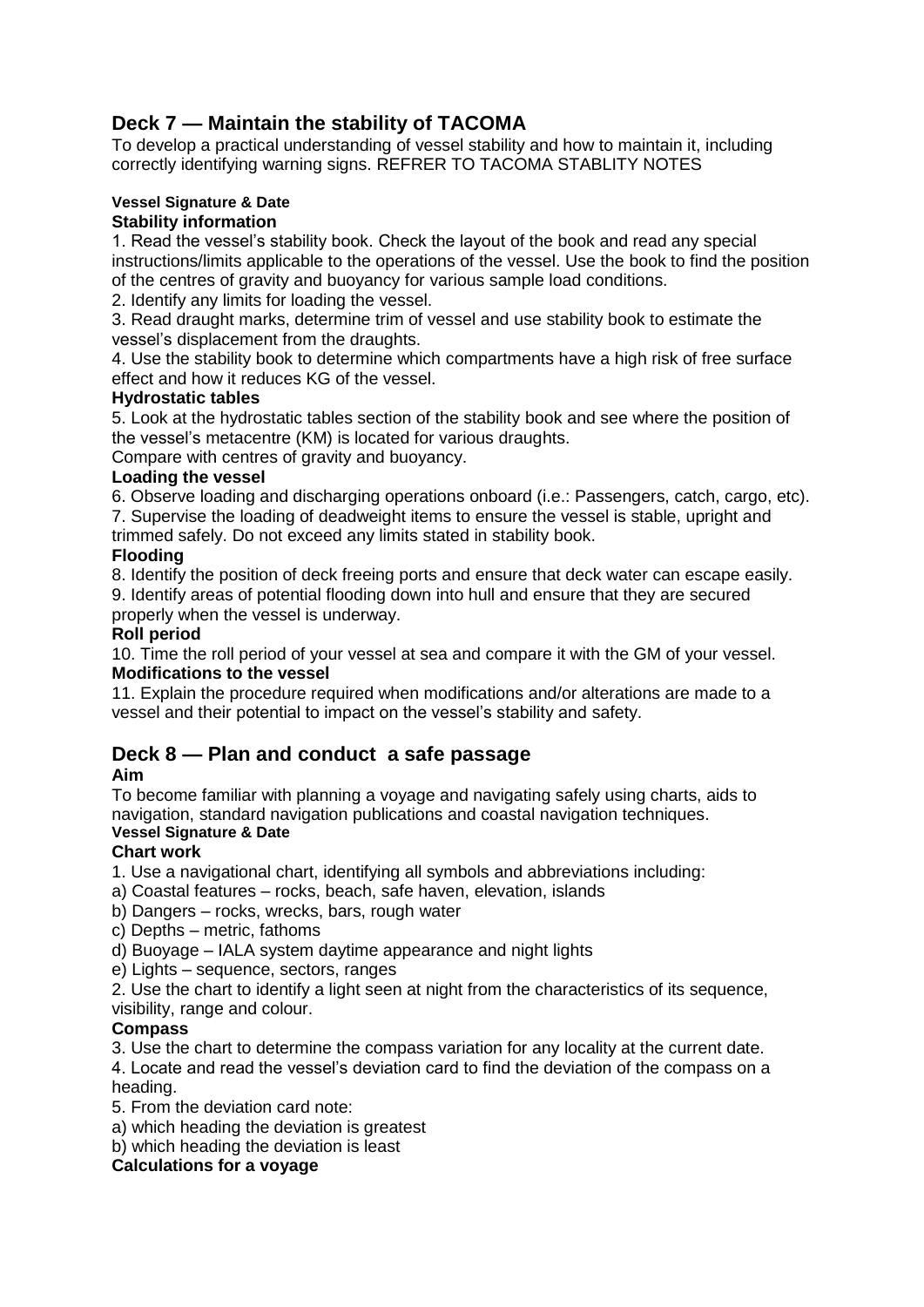6. Calculate the true and compass courses to steer between two waypoints on a chart.

7. Measure the distance between the two locations and estimate the time it will take to arrive at the second location at a given speed.

8. Transfer the waypoints to GPS and compare the answers for speed and time to the GPS calculations.

## **Prepare a voyage plan**

9. Prepare a voyage plan for a voyage between 2 ports at least 200 n miles apart. Record in your exercise book the waypoints, compass courses to steer, tidal data, distances to run, position fixing methods, bridge equipment usage, chart preparations, fuel consumption, weather forecasts, etc.

## **Recording your position**

10. Fix the ship's position using the following means:

a) Dead reckoning

b) GPS

c) 3 shore bearings

d) 3 radar bearings

e) Radar ranges and bearing

f) Combination of all of the above.

## **Tide tables**

11. Use Australian tide tables to find the heights and

times of tide at a primary port and approximate heights and times at a secondary port.

12. Calculate the height of the tide at a given time in a primary port (follow the instructions in the tide tables).

## **Notices to Mariners**

13. Obtain and read copies of Notices to Mariners and explain how they are used to update a chart.

## **Vessel log**

14. Keep a detailed log for a seagoing voyage and attach it to this ROPES book. Comments about completion of these tasks can be added here:

## **Deck 9 — Use wheelhouse and navigational equipment**

## **Aim**

To become familiar with the operation of all bridge navigation equipment.

## **Vessel Signature & Date**

## **Familiarisation**

1. Read the user handbook/instructions for all the

equipment installed in the wheelhouse,

particularly the following, and list the make and

model:

- a) GPS
- b) Plotter
- c) Echo sounder 1
- d) Log
- e) VHF radio
- g) HF radio

i) Steering and autopilot

j) Internal communications

2. Demonstrate how to switch on each of the items listed above and bring it to an operational state as well as shut it down on completion.

Be able to adjust any illumination and adjust tuning for different conditions. Know the purpose of all the controls.

## **Lights**

3. Demonstrate how to switch on and off the vessel's navigation lights and deck and internal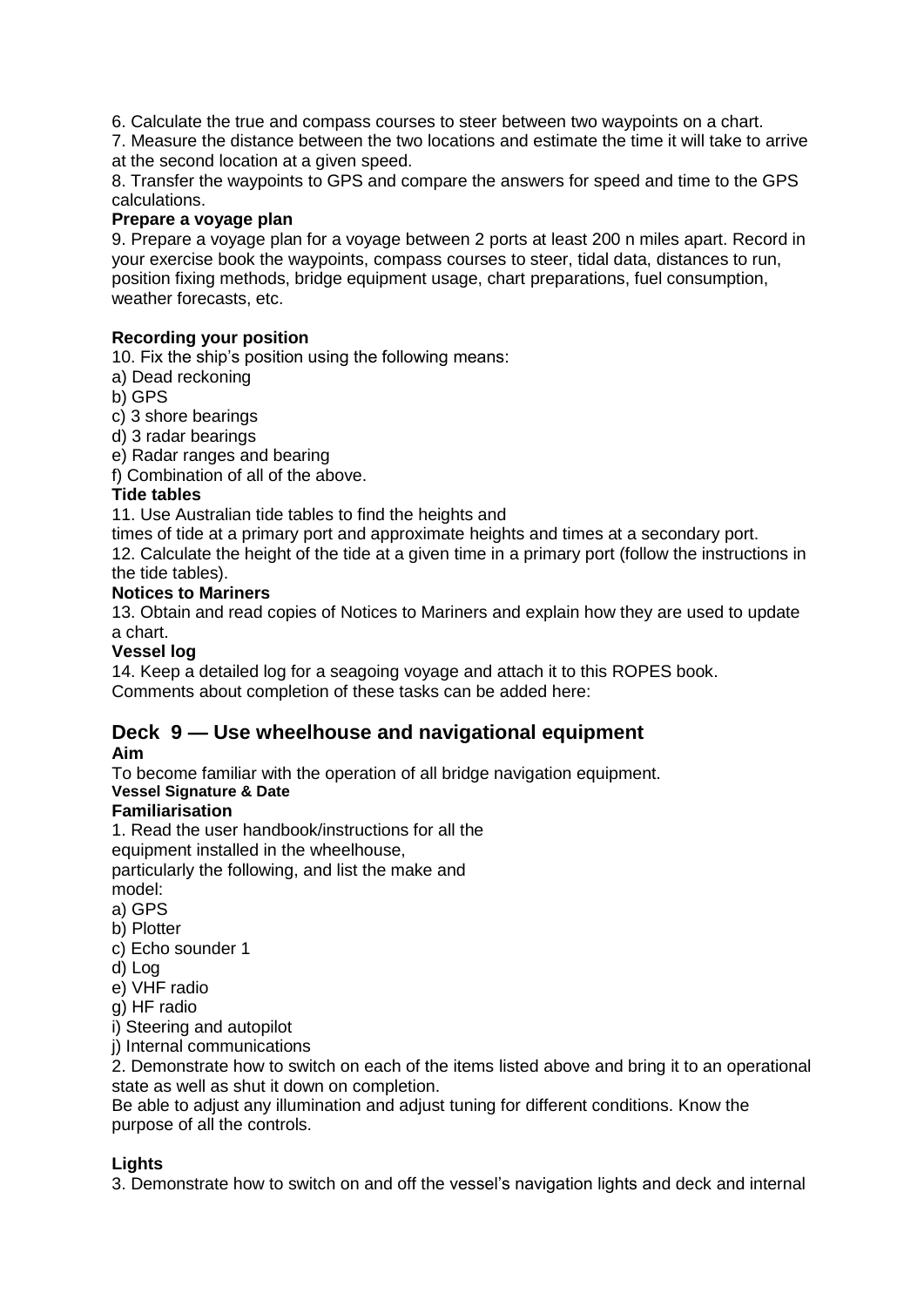lighting.

## **Internal communication systems**

4. Use internal communication systems – e.g. telephones, 2-way UHF.

## **Alarms**

5. Identify and explain correct reaction to all alarms

in the wheelhouse including fire alarms.

## **Safe navigation**

6. Use bearing marker to determine if risk of

collision exists with vessel targets.

7. Use parallel indexing to safely navigate vessel.

## **Deck 10 — Obtain and interpret meteorological information relevant to a voyage**

## **Aim**

To become familiar in obtaining and interpreting meteorological information relevant to a voyage.

## **Vessel Signature & Date**

## **Obtaining information about the weather**

1. Obtain a marine weather forecast for your area daily. Also try to obtain a synoptic weather map each day for 10 days.

## **Interpret a weather forecast**

2. Interpret and explain a marine weather forecast

obtained from the bureau of meteorology.

3. Identify severe weather patterns on synoptic charts.

## **Use a barometer**

4. Use a barometer to record variations in pressure and relate observed readings to weather experienced.

## **Maintain a weather log**

5. Maintain a weather log, recording:

a) Wind

b) Cloud

c) Swell

d) Sea

e) Air temperature

f) Barometer reading (where available).

6. Compare weather actually experienced to forecasts and compare forecasts to synoptic chart. Try to identify and record links.

## **Local weather patterns**

7. Discuss local weather patterns with the Master and try to identify links with weather patterns to observations, synoptic charts and forecasts.

## **Wind strength**

8. Use the Beaufort wind scale to estimate wind strength.

Comments about completion of these tasks can be added here:

## **Deck 11 — Maintain a safe watch**

## **Aim**

To become familiar with watch keeping duties. **Vessel Signature & Date**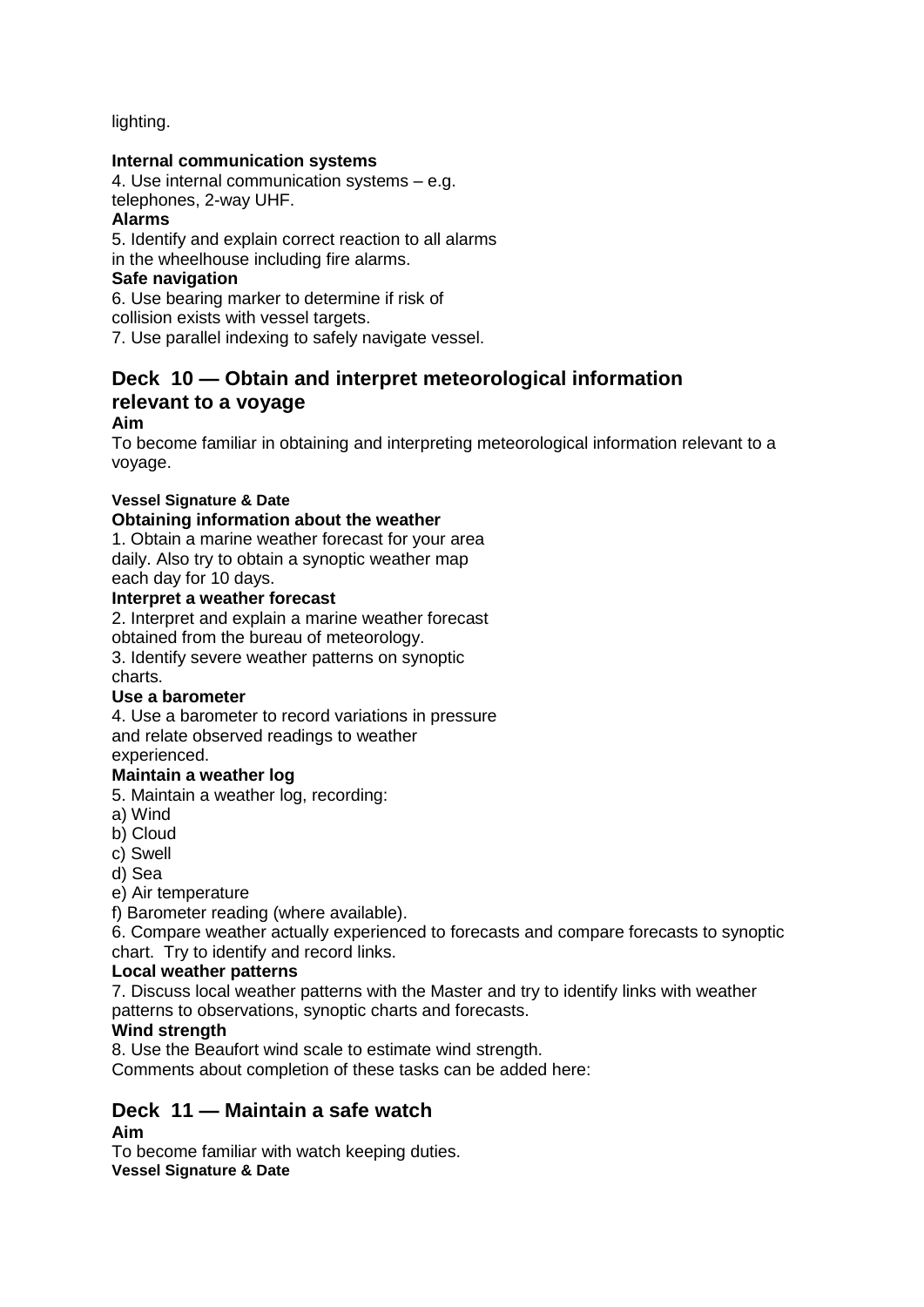## **Watch keeping duty**

1. Assist in watch keeping and act as understudy for a period of at least 3 DAYS

2. Keep a safe watch at anchor, monitoring vessel's position by use of appropriate transits and anchor bearings.

3. Explain the importance of keeping a watch by night.

## **Instructions to watch keepers**

4. Review with the Master their expectations for:

a) Altering of speed and course during watch

b) Being called upon detection of other vessels

c) Steering changeover from auto to manual

d) Maintaining a lookout

## **Standing orders**

5. Read and discuss standing orders and demonstrate how they would be written if you were master.

## **Steer the vessel**

6. Steer the vessel for at least 2 hours by day and night or until skilled with seas/swell:

a) Astern/on a quarter

b) Ahead

c) On the beam

7. Steer the vessel at sea on a compass course (in differing conditions and during day and night if possible).

8. Adjust course and speed to minimise stress on the vessel and provide most comfortable ride.

9. Steer the vessel in shallow water (depth under keel less than half draught). Note the difference in vessel handling.

## **Risk of collision**

10. Demonstrate the principal ways to detect if there is a risk of collision with another vessel.

11. Practise determining the risk of collision using , compass bearings and relative bearings.

## **Collision Regulations**

12. Obtain and read a copy of the Collision

Regulations.

13. Identify lights and shapes displayed by other vessels in accordance with the Collision Regulations.

14. Determine the vessel's approximate direction of travel by the aspect of their navigation lights.

15. Learn and practice the basic stand-on / give way rules between vessels manoeuvring in close proximity to each other, when in sight of one another and in restricted visibility.

16. Learn and practise the rules for restricted visibility.

17. Learn the sound signals for vessels in sight of one another and during restricted visibility. **Heavy weather**

18. Prepare the vessel for heavy weather. List the actions to be taken:

## **Deck 12 — Comply with legislative requirements**

## **Aim**

To become familiar with the legislative requirements applying to your vessel and its operations.

## **Vessel Signature & Date**

## **Certificate of Survey**

1. Look at the vessel's Certificate of Survey and its appendices and be able to determine the operating conditions that have been applied to TACOMA

## **Legislation**

2. Identify which Acts and Regulations apply, as well as how they apply to:

a) Operations of Commercial Vessels (Survey, Crewing, Equipment etc).

b) General boating regulations.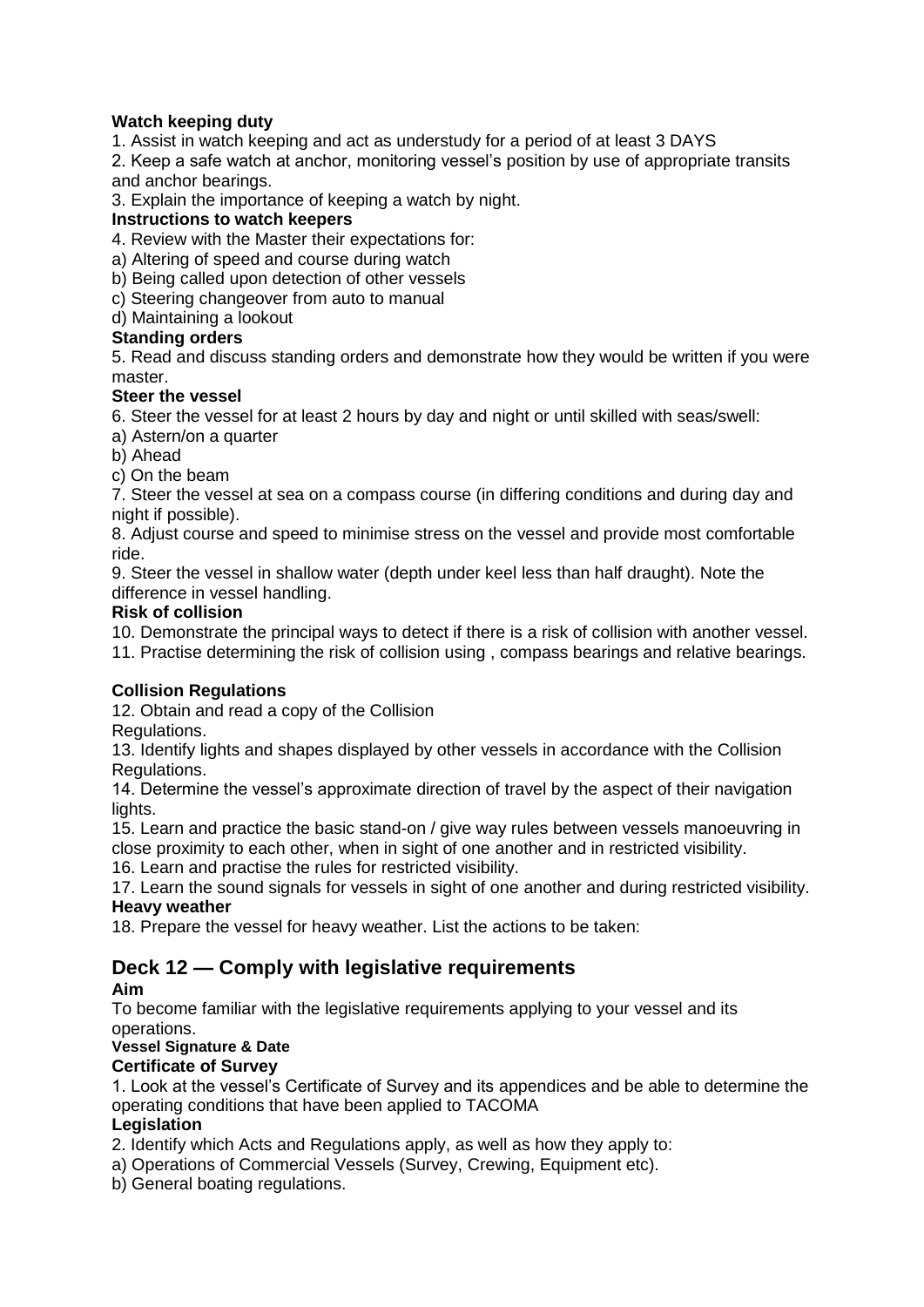c) Port Management.

d) Occupational Health & Safety.

e) Protection of the Environment.

f) National Standard for Commercial Vessels.

g) Commonwealth Navigation Act & Marine

Orders (interstate/international operations).

## **Local port rules**

3. Manoeuvre vessel in the vicinity of large commercial vessels/traffic, obeying local port rules.

## **Vessel's logbook**

4. Make entries into the vessel's log book.

## **Pollution prevention**

5. Learn and undertake pollution prevention measures and precautions for:

a) Fuelling

b) Dealing with a fuel oil spill

c) Managing bilge liquids

d) Sewage and pump out

e) Disposal of rubbish

f) Avoiding noise

g) Anchoring in sensitive environments

6. Explain the regulatory responsibility to report spillage should fuel or other pollutants be spilt/pumped overboard and it enters the waterways.

Comments about completion of these tasks can be made in your exercise book.

## **Deck 13 — Respond to emergency situations**

## **Aim**

To become familiar with the vessel's emergency plan.

## **Vessel Signature & Date**

## **Emergency planning**

1. Demonstrate familiarisation with emergency plans for the vessel including the following:

- a) Collision
- b) Accidental grounding
- c) Assembly stations

d) Fire

- e) Abandoning vessel
- f) Rescue of other people/vessels

g) Serious medical incident at sea/remote

location

h) Heavy weather/tropical revolving storm

2. Identify your own role in the emergency response and identify with the Master any skill gaps to allow you to meet your roles.

## **Emergency drill**

3. Plan a simple emergency exercise drill for each item listed in 1.

4. Brief the crew on the exercise, conduct the exercise and hold a debriefing/evaluation of the exercise.

## **Training**

5. Participate in emergency response training plans. Record these in your exercise book. Comments about completion of these tasks can be added here:

## **Deck 14 — Manoeuvre a vessel**

## **Aim**

To gain experience in manoeuvring TACOMA in a variety of conditions. **Vessel Signature & Date**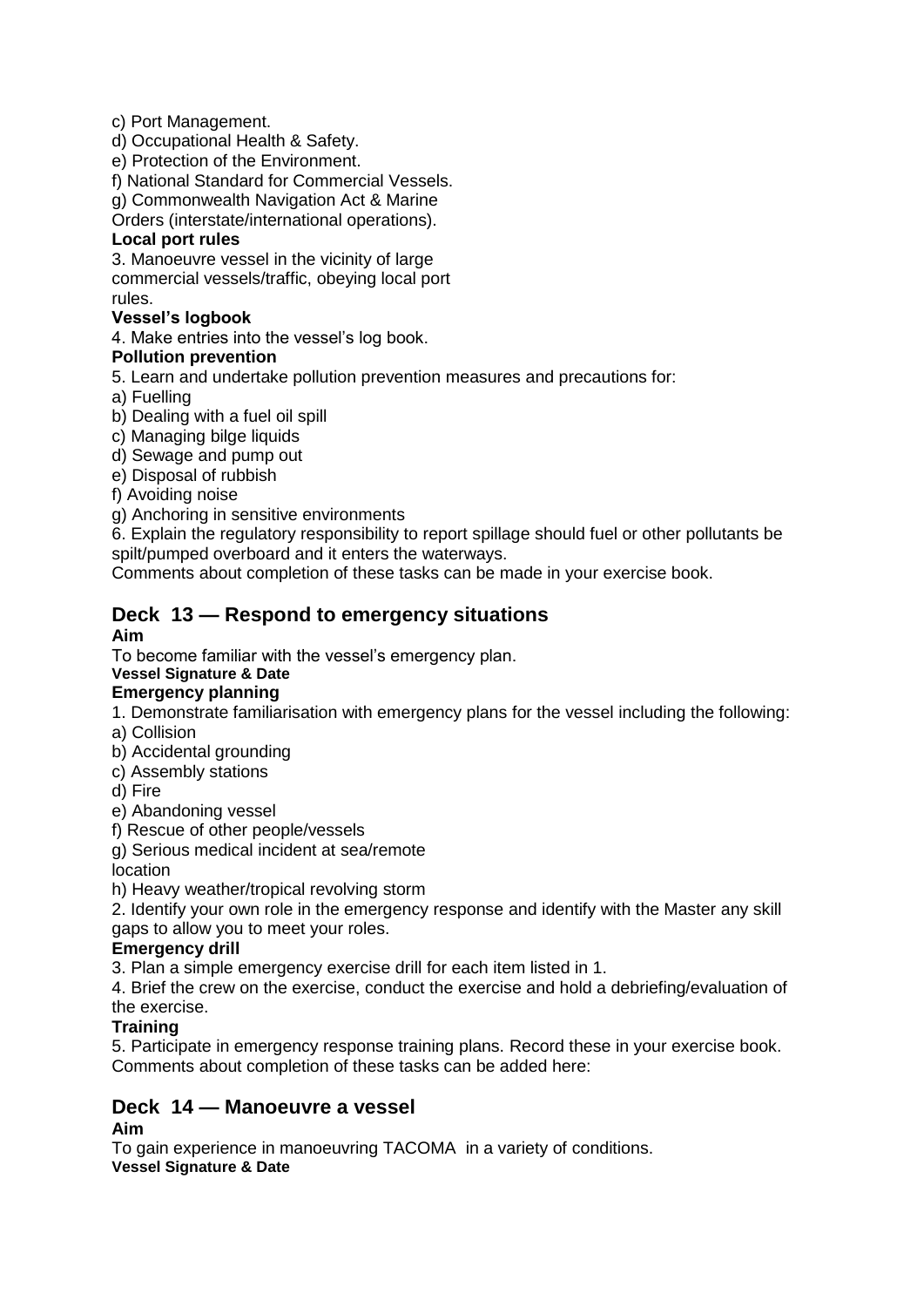## **Steer in a fairway**

1. Steer a safe course in:

a) An open fairway with traffic

b) A narrow channel with traffic

**Steer using a compass and leads**

2. Steer a steady course lined up on a set of leads.

3. Steer a safe compass course in a swell in:

- a) Following sea
- b) Ahead sea

## c) Abeam sea

## **Navigation plan**

4. Conduct at least 5 pre-planned course change manoeuvres as per the navigation plan track, plotting the vessel's position before and after the course alteration and adjust the course as necessary to maintain track.

## **Towing**

5. Manoeuvre and steer safety while towing and being towed.

## **Shallow water**

6. Manoeuvre and steer safely in shallow water considering the effects of shallow water and channel banks and wash.

## **Person overboard**

7. Manoeuvre and steer vessel to retrieve a person who has fallen overboard. Use the Williamson turn to retrace the vessel's course.

## **Search and rescue**

8. Manoeuvre vessel in a simulated search and rescue exercise using expanding square or parallel track search patterns (day and night) or other recognised SAR search pattern.

## **Steer using emergency steering**

9. Manoeuvre and steer a steady course using emergency steering.

## **Safety equipment**

10. Manoeuvre vessel to launch and retrieve dinghies and / or lifeboats (if appropriate).

## **Bar crossing**

11. Observe vessels crossing a bar.

12. Research from local experts guidance on how the bar should be crossed.

13. Manoeuvre and steer vessel safely through and across an ocean bar entrance with and against the sea and tide.

## **Berthing**

14. Berth the TACOMA:

a) Port side to a wharf, jetty, marina or other vessel

b) Starboard side to a wharf, jetty, marina or other vessel

c) In a marina pen (or slipway) bow in

d) In a marina pen stern in

## **Anchoring**

15. Manoeuvre TACOMA while coming to anchor.

16. Retrieve anchor and manoeuvre and depart from an anchorage.

## **Mooring**

17. Manoeuvre TACOMA to:

a) Secure to a mooring buoy

b) Depart from a mooring buoy

## **Coming alongside**

18. Bring a TACOMA alongside another which is underway or stopped with an understanding of

interaction between hulls.

## **Other manoeuvres**



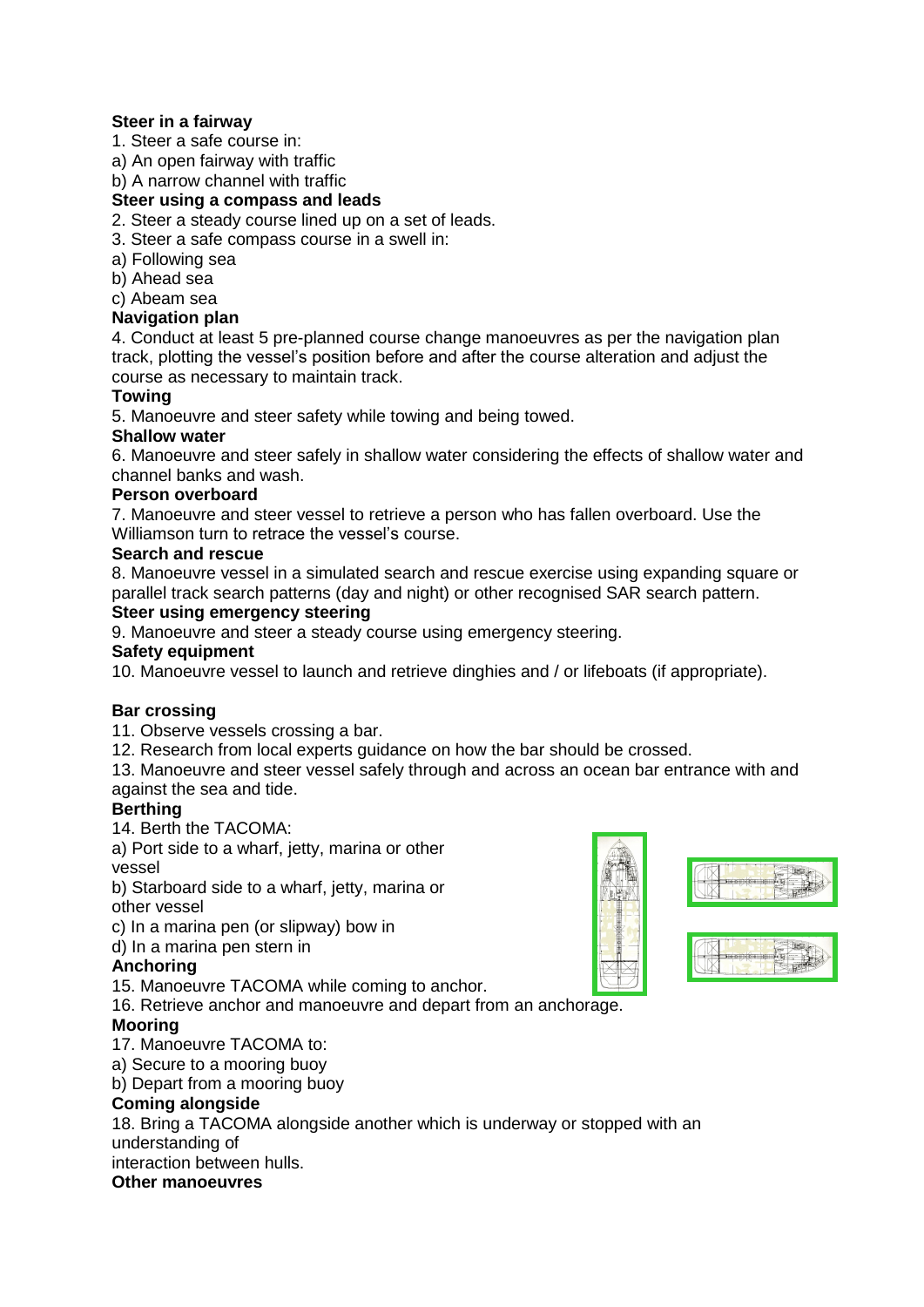19. Any other basic manoeuvres associated with the operation of TACOMA such as pot or trap recovery (list).

20. Manoeuvre TACOMA to turn short round in a confined area.

21. Manoeuvre TACOMA applying visual stand-on / give way rules between vessels for crossing, head-on and overtaking situations.

## **Dinghy handling**

22. Put the dinghy alongside a berth or landing on each side, and depart the berth.

23. Anchor the dinghy.

24. Pick up a mooring in a dinghy.

25. Load the dinghy with its safe complement / weight of stores and conduct transfers with the shore.

(Passengers must not be used for training.)

26. Discuss actions in case of capsize or swamping.

## **Deck 15 — Demonstrate seamanship skills and techniques Aim**

To become familiar with ropes and their common usage and maintenance.

#### **Vessel Signature & Date Practical rope work**

1. Demonstrate the following rope work and understand when to use each:

- a) Reef knot
- b) Bowline
- c) Sheet bend
- d) Clove hitch
- e) Round turn and 2 half-hitches
- f) Eye splice
- g) Rolling hitch
- h) Whipping the end of a rope
- i) Safe handling of rope, wire and chains
- j) Safe handling of mooring lines during berthing
- and unberthing

k) Lashing and securing heavy items for rough

weather

l) Use of winches to control lines under tension

m) Use of anchor windlass to raise and lower

anchor, chain and rope

n) Rigging and use of a sea anchor

o) Use block and tackle to lift/move a weight.

## **Lifting with ropes**

2. Operate all deck lifting appliances (where fitted) safely including boat davits, , and booms to raise and lower weights.

## **Maintenance of ropes and rigging**

3. Examine ropes and rigging for wear and damage.

4. Remove and overhaul 3 different items of rigging

onboard.

5. Inspect and survey old rigging and remove/unreeve as necessary.

6. Measure and prepare any new lines/rigging including any splicing, joining or similar work.

Record details of each item and the work involved in your exercise book

## **Mooring lines**

7. Lay out mooring lines for entering a harbour.

- 8. Rig and prepare fenders.
- 9. Participate in berthing TACOMA using:
- a) Head lines
- b) Stern lines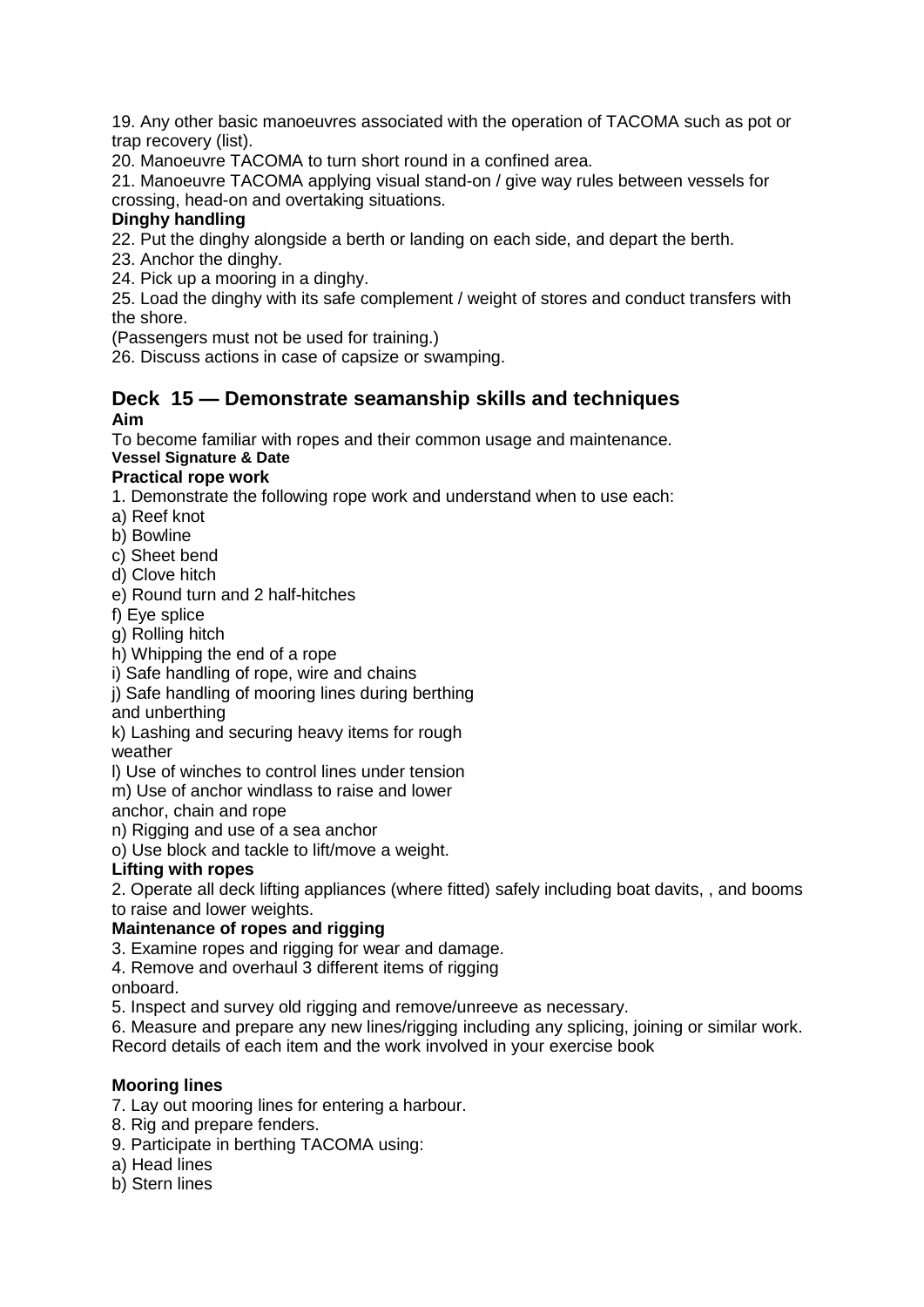c) Breasts

d) Springs

10. Explain the purpose and use of each line.

## **Prepare vessel for sea**

11. Prepare a TACOMA for sea including:

a) Make a list of provisions onboard and determine what would be needed for a 3-day voyage.

b) Obtain, record and interpret a local weather forecast.

c) Check all fire and safety equipment is present, in service date and stowed in sea positions.

d) Check all weathertight doors and hatches are

closed and escape hatches are clear of

obstruction.

e) Check and test steering equipment.

f) Switch on, prepare and confirm that all navigational equipment is operational.

g) Sound and record fuel and water in the tanks.

h) Prepare engines and auxiliaries for starting.

## **Anchors**

12. Prepare the anchors for anchoring.

13. Take charge of the foredeck for anchoring.

14. Secure anchors for sea.

15. List the information needed by the Master from the

foredeck:

16. List the information needed by the foredeck from

the Master:

## **Harbour work**

17. List the tasks that need to be accomplished before next sailing. Include routine maintenance, necessary repairs, provisions, landing catch and preparing gear, arranging fuel, stores, etc.

## **Prepare a vessel for lay-up**

18. Make a list of precautions to leave a vessel moored for a week or more:

19. List the checks when opening up a vessel that has

been left for some time.

## **Sea anchor**

20. Rig and stream a sea anchor.

## Section 3 Supervisor's details

## **Instructions to supervisors**

Masters and Engineers of vessels who are supervising the tasks in this book must provide the following details so as to allow verification OF SHIP SAFTEY SYSTEM

Tasks can only be accepted where there are adequate identification and contact details provided for the person who signed the task off.

**Name: Position:** Vessel/s: Contact address: Phone: Mobile: Fax: Email: Qualification/s held: State of issue and #: Other details: Signature: Qualification/s held: State of issue and #: Other details: Vessel/s: Contact address: